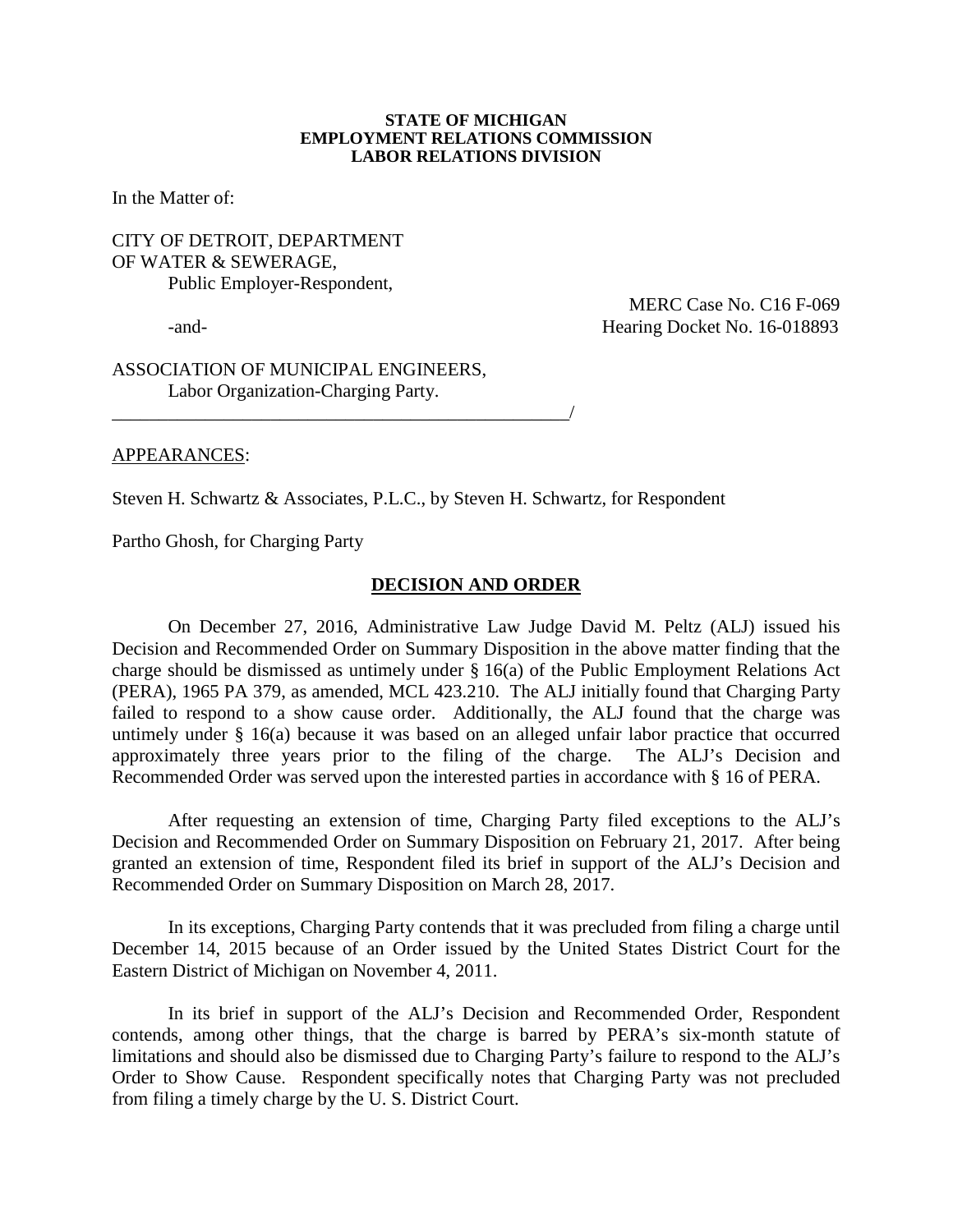We have reviewed the exceptions filed by Charging Party, and find them to be without merit.

#### Factual Summary:

On June 29, 2016, Charging Party, the Association of Municipal Engineers (AME), filed the instant charge against the City of Detroit, Department of Water & Sewerage (DWSD). The charge alleges that, before the City of Detroit filed for bankruptcy, the DWSD unilaterally imposed a ten (10) percent reduction in wages and benefits.

In an order issued on July 12, 2016, ALJ Peltz directed the AME to show cause why the charge should not be dismissed as untimely under Section 16(a) of PERA. Charging Party was warned that a timely response to the order must be filed to avoid dismissal of the charge without a hearing. Although Charging Party's response to the Show Cause Order was initially due by August 2, 2016, Charging Party was granted an extension of time until September 30, 2016.

On December 27, 2016, having heard nothing further from Charging Party, ALJ Peltz issued his Decision and Recommended Order on Summary Disposition and recommended that the unfair labor practice charge be dismissed as untimely.

## Discussion and Conclusions of Law:

Under Commission Rule 165(2), summary disposition is appropriate where a charge fails to state a valid claim under PERA, where a charge is untimely or where there is no genuine issue of material fact. In such instances, the ALJ is authorized to issue an order requiring a party to assert facts and arguments of law in support of its contention to avoid the grant of summary disposition in the opposing party's favor. *ATU Local 26*, 30 MPER 22 (2016); *Wayne Cnty*, 24 MPER 25 (2011). Relying on *Smith v Lansing Sch Dist*, 428 Mich 248 (1987), we have consistently held that an evidentiary hearing is not warranted where no material factual dispute exists. *AFSCME Council 25, Local 207*, 23 MPER 101 (2010); *Muskegon Hts Pub Sch. Dist*, 1993 MERC Lab Op 869, 870; *Police Officers Labor Council*, 25 MPER 57 (2012). Where, however, a material factual dispute exists, summary disposition is not appropriate. *Saginaw Cnty Sheriff*, 1992 MERC Lab Op 639 (no exceptions).

Additionally, the Commission has repeatedly recognized that failure to respond to a Show Cause Order may, in itself, warrant dismissal of the charge. *Detroit Dept of Trans and ATU*, 30 MPER 61 (2016); *City of Detroit*, 30 MPER 39 (2016); *AFSCME Council 25,* 22 MPER 87 (2009); *Detroit Federation of Teachers*, 21 MPER 3 (2008). In the present case, ALJ Peltz directed Charging Party AME to show cause why its charge should not be dismissed by September 30, 2016. Nonetheless, no response to the ALJ's Show Cause Order was ever made. Charging Party's failure to respond in a timely fashion to the ALJ's Show Cause Order, in itself, warrants dismissal of the charge. Notwithstanding this, the Commission agrees with the ALJ that, even if all of the allegations in the charge are accepted as true, dismissal of the charge on summary disposition is nonetheless warranted.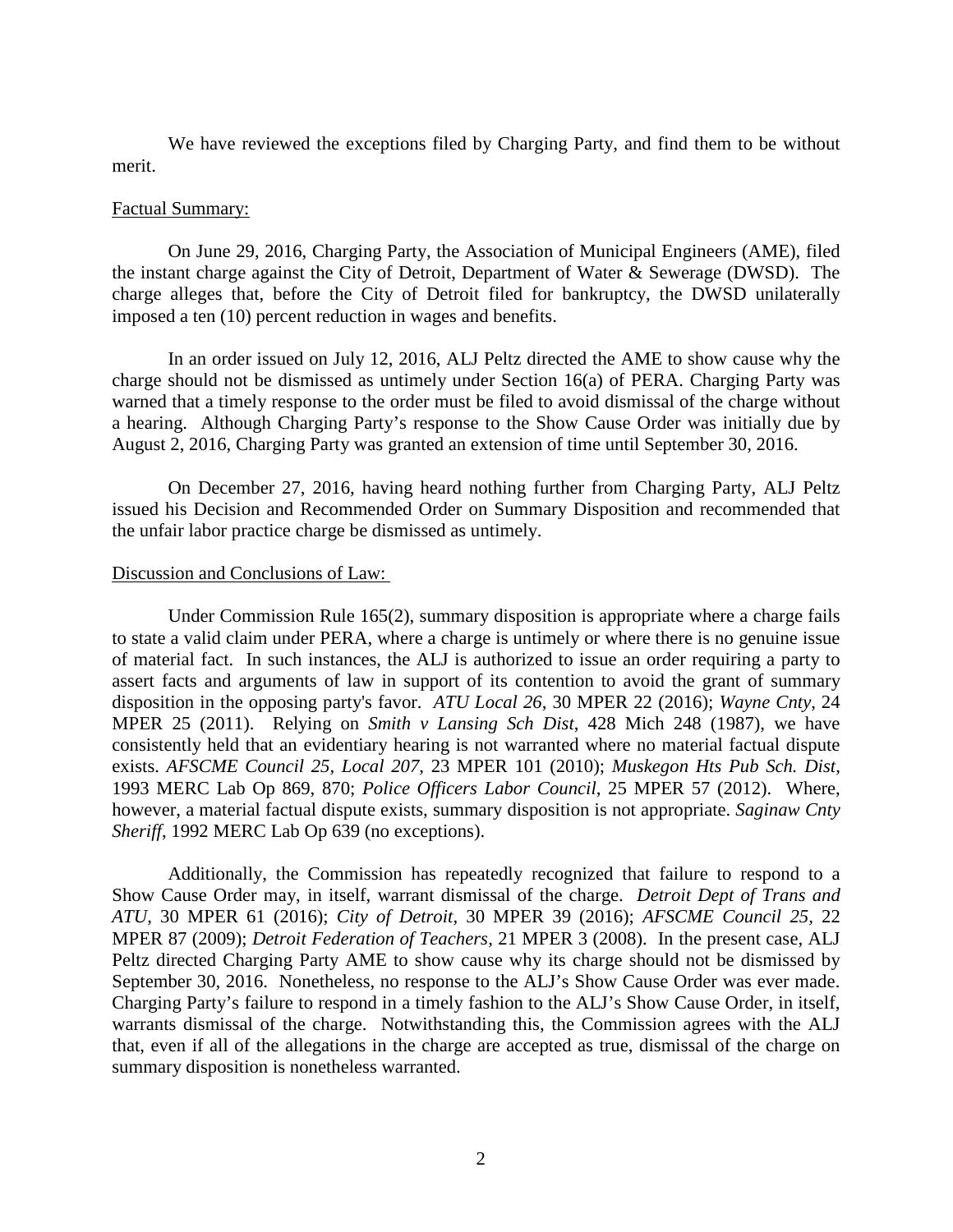Under § 16(a) of PERA, no complaint shall issue based upon any alleged unfair labor practice occurring more than six months prior to the filing of the charge with the Commission and the service of the charge upon each of the named respondents. It is undisputed that PERA's statute of limitations is jurisdictional and cannot be waived. *Walkerville Rural Cmty Sch*, 1994 MERC Lab Op 582, 583. The limitations period commences when the charging party knows or should have known of the acts constituting the unfair labor practice and has good reason to believe the acts were improper or done in an improper manner. *Huntington Woods v Wines*, 122 Mich App 650, 652 (1983).

In this case, as noted by the ALJ, the charge asserts that the action which allegedly constituted a violation of PERA, the unilateral imposition of a reduction in wages and benefits, occurred prior to the date on which the City of Detroit filed for bankruptcy, July [1](#page-2-0)8, 2013.<sup>1</sup> Nonetheless, the charge was not filed in this matter until June 29, 2016, approximately three years later.

Although Charging Party contends that it was engaged in attempts to resolve the underlying issues with the Employer during the intervening period, the Commission has repeatedly indicated that the limitations period cannot be waived by the parties and is not tolled by the pursuit of other remedies. *Washtenaw Cnty*, 1992 MERC Lab Op 471 (claim pending in circuit court); *Int'l Assoc of Firefighters, Local 352*, 1989 MERC Lab Op 522 (civil service proceedings); *Detroit Fed of Teachers Local 231, AFT, AFL-CIO*, 1989 MERC Lab Op 882 (pendency of union appeal process); *Detroit Public Schools*, 1982 MERC Lab Op 1058 (state tenure commission proceedings); *Livonia Public Schools*, 1975 MERC Lab Op 1010 (pending settlement efforts). The statute of limitations is, therefore, not an affirmative defense which can be waived; the statute prohibits the Commission from issuing a complaint regarding an action taken more than six months prior to the filing and service of a charge. That prohibition is a direct restriction on the Commission and deprives the Commission of jurisdiction to act. *Traverse Area District Library*, 25 MPER 82 (2012).

Charging Party also argues, in its exceptions, that it was prohibited from filing an unfair labor practice charge by an Order of the United States District Court dated November 4, 2011. Respondent disagrees and contends that an Order of the District Court dated December 14, 2012 expressly allowed the Charging Party to file an unfair labor practice charge over the wage and benefit reductions involved in this dispute. Charging Party's argument was not raised until it filed exceptions to the ALJ's decision. We agree with the previous findings of the Commission that we should not consider new issues not raised before the Administrative Law Judge. *Pontiac Sch Dist*, 27 MPER 52 (2014); *City of Detroit*, 1993 MERC Lab Op 131, 132; *Teamsters Local 580,* 1991 MERC Labor Op 575, 576; *City of Detroit (Fire Department),* 1987 MERC Labor Op 417, 420; *SEMTA,* 1985 MERC Labor Op 316. Whether or not an Order of the United States District Court prohibited Charging Party from filing an unfair labor practice charge in this case was not an issue raised before the Administrative Law Judge. Consequently, it may not now be

<span id="page-2-0"></span> $<sup>1</sup>$  In its exceptions, Charging Party asserts that DWSD imposed the wage and benefit reductions</sup> in October 2012.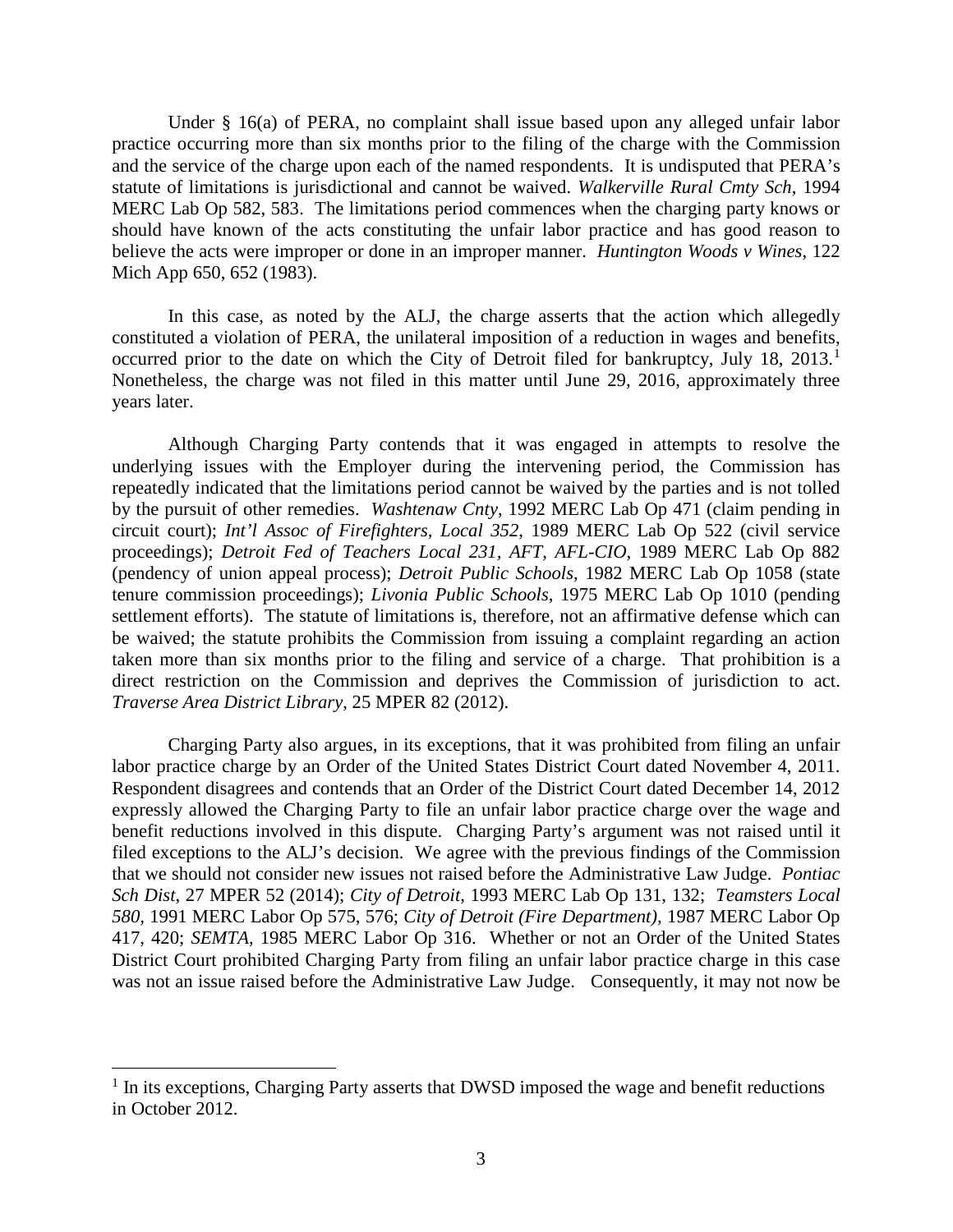considered by the Commission and the instant charge must be dismissed as untimely under § 16(a) of the Act.<sup>[2](#page-3-0)</sup>

We have also considered all other arguments submitted by the parties and conclude that they would not change the result in this case.

# **ORDER**

The unfair labor practice charge is hereby dismissed in its entirety.

# MICHIGAN EMPLOYMENT RELATIONS COMMISSION

 $\sqrt{s/}$ Edward D. Callaghan, Commission Chair

/s/ Robert S. LaBrant, Commission Member

/s/

Natalie P. Yaw, Commission Member

Dated: August 16, 2017

<span id="page-3-0"></span><sup>&</sup>lt;sup>2</sup> The above notwithstanding, although Charging Party alleges it was precluded from filing a charge until December 14, 2015, Charging Party did not file the instant charge until June 29, 2016, more than six months later.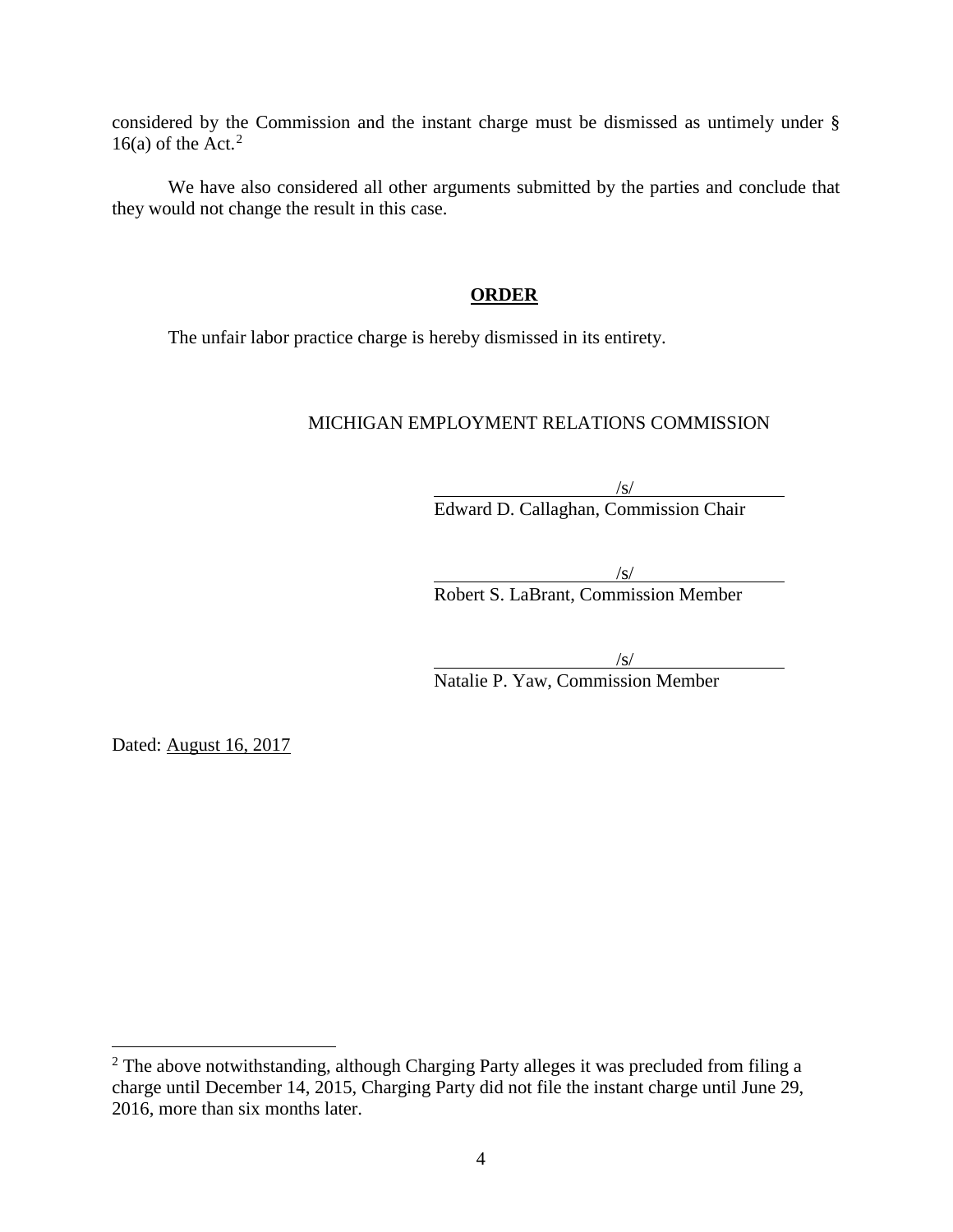### **STATE OF MICHIGAN MICHIGAN ADMINISTRATIVE HEARING SYSTEM EMPLOYMENT RELATIONS COMMISSION**

In the Matter of:

### CITY OF DETROIT, DEPARTMENT OF WATER & SEWERAGE, Respondent-Public Employer,

 Case No. C16 F-069 -and- Docket No. 16-018893-MERC

ASSOCIATION OF MUNICIPAL ENGINEERS, Charging Party-Labor Organization.

### APPEARANCES:

Steven H. Schwartz & Associates, P.L.C., by Steven H. Schwartz, for Respondent

\_\_\_\_\_\_\_\_\_\_\_\_\_\_\_\_\_\_\_\_\_\_\_\_\_\_\_\_\_\_\_\_\_\_\_\_\_\_\_\_\_\_\_\_\_\_\_\_\_\_\_\_\_\_\_\_\_\_/

Partho Ghosh, for Charging Party

### **DECISION AND RECOMMENDED ORDER ON SUMMARY DISPOSITION**

Pursuant to Sections 10 and 16 of the Public Employment Relations Act (PERA), 1965 PA 379, as amended, MCL 423.210 and 423.216, this case was assigned to David M. Peltz, Administrative Law Judge (ALJ) of the Michigan Administrative Hearing System, acting on behalf of the Michigan Employment Relations Commission (MERC). I make the following findings of fact and conclusions of law based upon the pleadings filed in this matter.

#### The Unfair Labor Practice Charge and Procedural History:

This case arises from an unfair labor practice charge filed on June 29, 2016, by the Association of Municipal Engineers (AME) against the City of Detroit, Department of Water & Sewerage (DWSD). The charge alleges that before the City filed for bankruptcy, the DWSD unilaterally imposed a ten (10) percent reduction in wages and benefits. In an order issued on July 12, 2016, I directed the AME to show cause why the charge should not be dismissed as untimely under Section 16(a) of PERA. Charging Party was cautioned that a timely response to the order must be filed to avoid dismissal of the charge without a hearing. Pursuant to that order, the AME's response was due by the close of business on August 2, 2016.

By letter dated August 1, 2016, Charging Party requested an extension of time to file its response until September 30, 2016, a request which the City did not oppose. To date, however, the AME has not filed its response to the order or sought any additional extension of time in which to file such a response.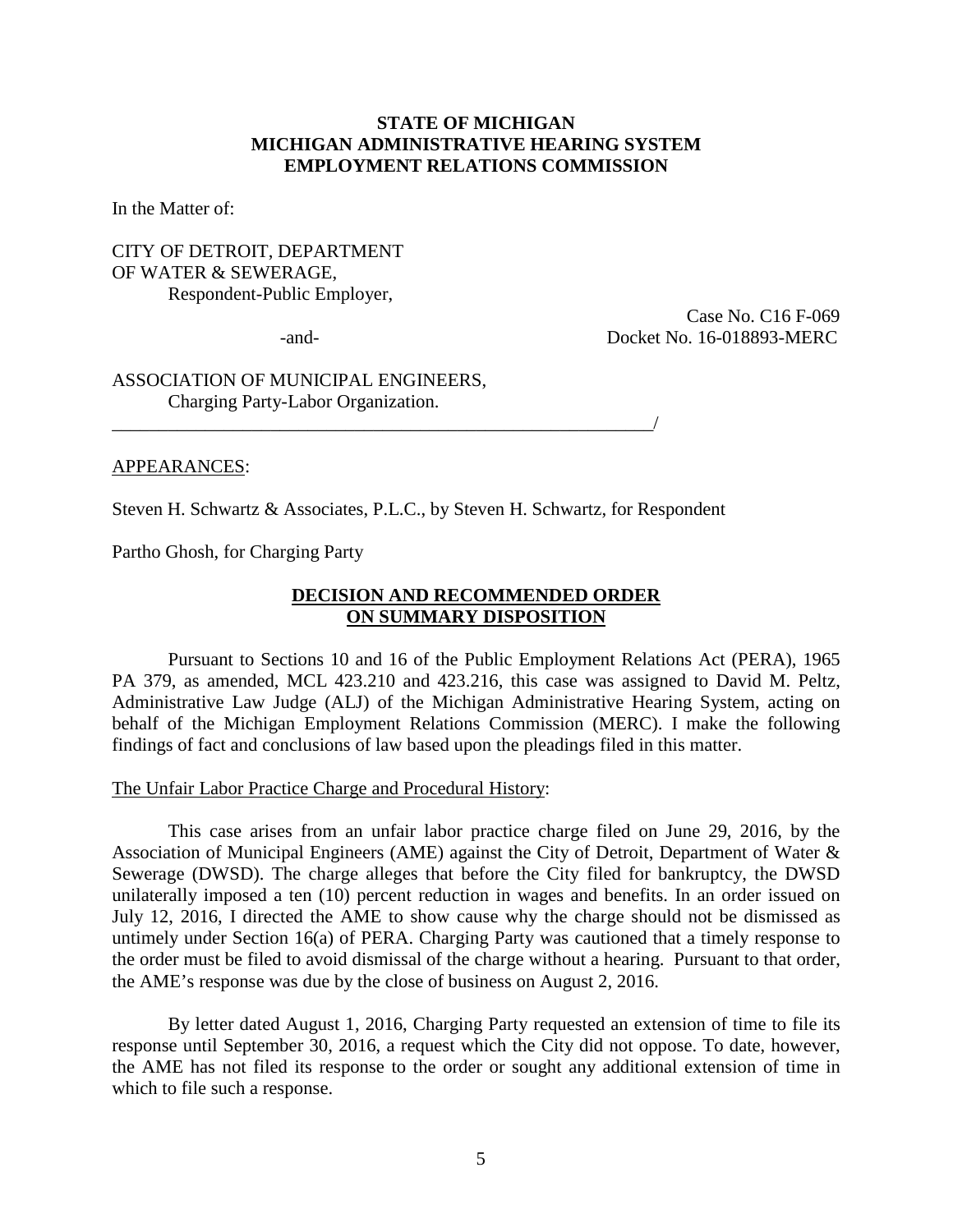#### Discussion and Conclusions of Law:

The failure to respond to an order to show cause may, in itself, warrant dismissal of an unfair labor practice charge. *Detroit Federation of Teachers*, 21 MPER 3 (2008). In any event, I conclude that the charge, as written, fails to raise a timely claim under PERA.

Pursuant to Section 16(a) of PERA, no complaint shall issue based upon any alleged unfair labor practice occurring more than six months prior to the filing of the charge with the Commission and the service of the charge upon the respondent. The Commission has consistently held that the statute of limitations is jurisdictional and cannot be waived. *Walkerville Rural Community Schools*, 1994 MERC Lab Op 582, 583. The limitations period commences when the charging party knows or should have known of the acts constituting the unfair labor practice and has good reason to believe the acts were improper or done in an improper manner. *Huntington Woods v Wines*, 122 Mich App 650, 652 (1983).

In the instant case, the charge asserts that the action which allegedly constituted a violation of PERA, the unilateral imposition of a reduction in wages and benefits, occurred prior to the date upon which the City of Detroit filed for bankruptcy. The City filed for bankruptcy protection on July 18, 2013, a fact which is public knowledge widely reported in the press and detailed at *www.michigan.gov/treasury*, the website of the Michigan Department of Treasury. See also *City of Detroit (Police Dept)*, 29 MPER 60 (2016); *City of Detroit*, 29 MPER 59 (2016); *City of Detroit*, 29 MPER 54 (2016) (no exceptions). Yet, the charge was not filed in this matter until June 29, 2016, approximately three years later.

Although the Union claims it was engaged in attempts to resolve the underlying issues with the Employer during the intervening period, it is well established that the statute of limitations is not tolled by the attempts of an employee or a union to seek a remedy elsewhere, including the filing of a grievance, or while another proceeding involving the dispute is pending. See e.g. *Troy Sch Dist*, 16 MPER 34 (2003); *Wayne County*, 1998 MERC Lab Op 560; *Walkerville*, *supra*; *Washtenaw County*, 1992 MERC Lab Op 471; *Wayne County Probate Ct*, 1992 MERC Lab Op 385; *Detroit Bd of Ed*, 1990 MERC Lab Op 781; *Int'l Assoc of Fire Fighters, Local 352*, 1989 MERC Lab Op 522; *Wayne County Community College*, 1988 MERC Lab Op 213; *Southfield Pub Sch*, 1984 MERC Lab Op 1084; *Macomb County*, 1984 MERC Lab Op 31 (no exceptions). Moreover, the Commission has expressly rejected the assertion of a "continuing violation" theory under the Act. See e.g. *County of Lapeer*, 19 MPER 45 (2006); *Detroit Bd of Ed*, 16 MPER 29 (2003); *City of Flint*, 1996 MERC Lab Op 1, 9-11.

The AME further claims that it could not have filed its charge earlier because "MERC was not accepting any charges from unions due to the involvement of the emergency manager followed by the bankruptcy of the City of Detroit." This assertion is simply not accurate. Although all proceedings involving the City were placed on hold as a result of the bankruptcy stay, the Commission continued to accept and docket new charges during that period. See e.g. *City of Detroit (Dept of Water & Sewerage)*, 30 MPER 28 (2016).